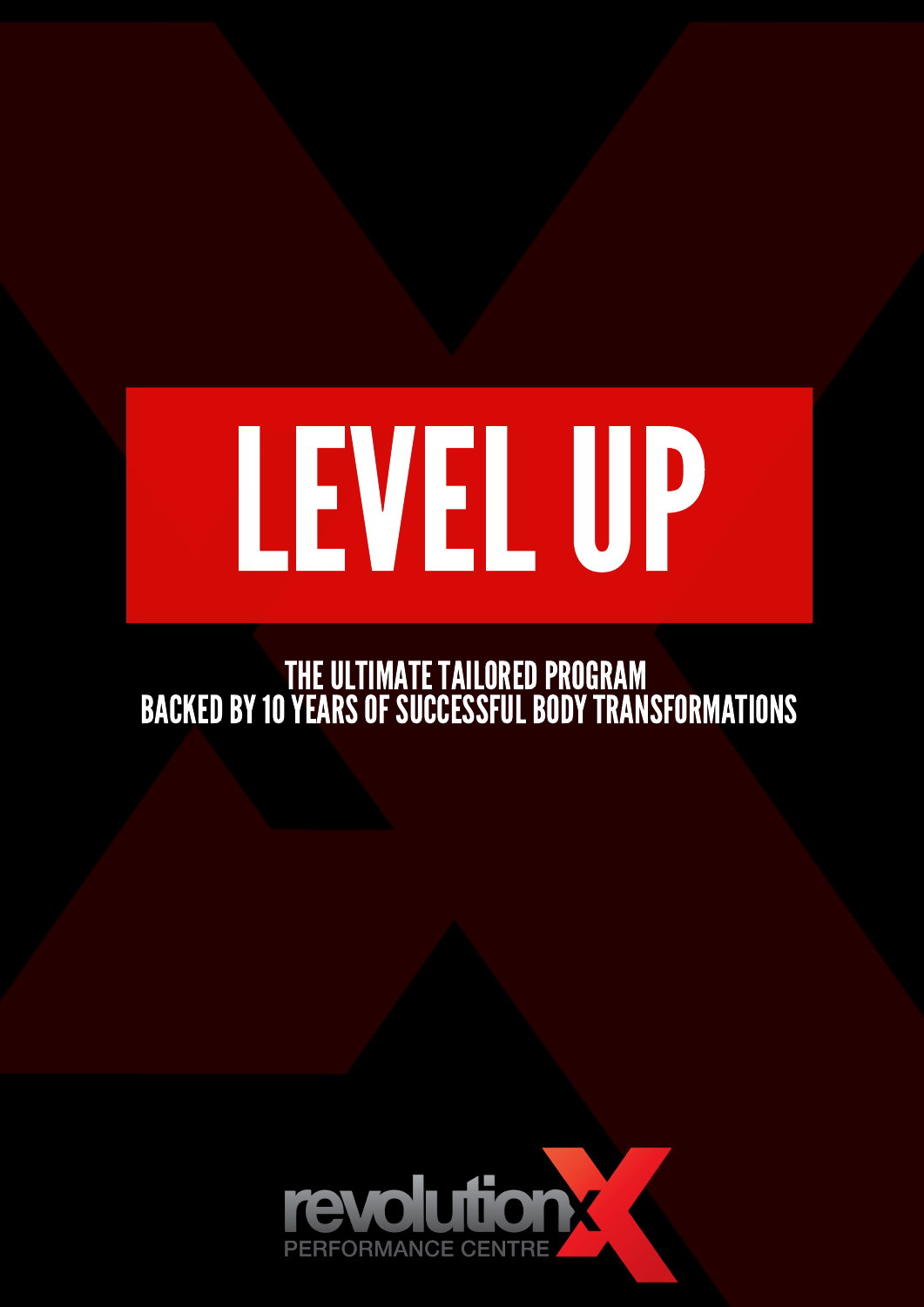### LEVELUPPROGRAM

4 WEEK, 6 WEEK AND 8 WEEK PROGRAM

AT THE BEGINNING AND END OF LEVEL UP, YOU WILL UNDERGO A BODY COMPOSITION ANALYSIS, AND WE WILL TAKE BEFORE AND AFTER PICTURES TO MEASURE THE ACCURACY OF YOUR RESULTS.

LEVEL UP ENABLES CHOICE FOR MEMBERS, WITH THE OPTION TO FOCUS ON PERFORMANCE OR BODY COMPOSITION.

WEEKLY CHALLENGES THROUGHOUT THE PROGRAM HELD, WITH WEEKLY PRIZES UP FOR **GRABS** 



CHOOSE FROM OUR: "*DO IT YOURSELF"* REV X NUTRITION SYSTEM, *"DONE WITH YOU"* MACROS WITH OUR IN-HOUSE MACROS COACH (ADDITIONAL COACHING FEE APPLIES + MUST HAVE COMPLETED REV X NUTRITION SYSTEM) OR OUR *"DONE FOR YOU"* MEAL PREP SERVICE.

WEEKLY CHECK INS ON MONDAY, 20 MINUTES PRIOR TO YOUR SESSION. PLUS ACCOUNTABILITY BOARD, AND A DESIGNATED ACCOUNTABILITY COACH. THIS COACH WILL BE CHECKING IN WITH YOU THROUGHOUT THE CHALLENGE TO ENSURE YOU ARE ON TRACK.



ACCESS TO A MOBILITY ROOM.

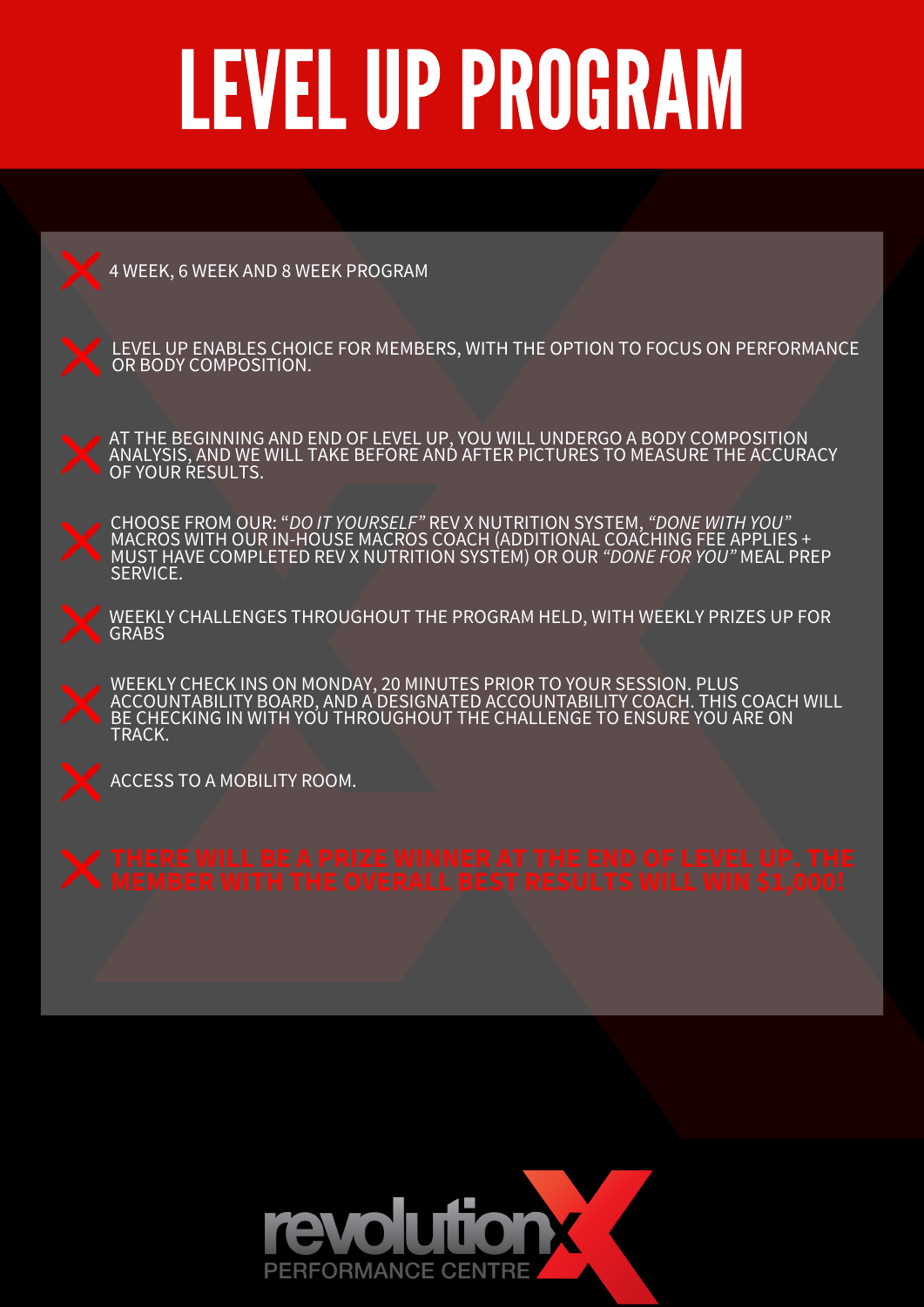## PROCEDURES & COMPLIANCE

1 YOU MUST COMPLETE A BODY COMPOSITION ANALYSIS AND HAVE PHOTOS TAKEN BEFORE LEVEL UP STARTS. LEVEL UP CANNOT COMMENCE UNLESS YOU HAVE COMPLETED YOUR INITIAL WEIGH INS & PHOTOS.

2 YOU MUST ATTEND THE SATURDAY SEMINAR PRIOR TO LEVEL UP COMMENCING

3 YOU MUST WRITE YOUR NAME ON THE ACCOUNTABILITY BOARD AT REVOLUTION X

4 YOU MUST ATTEND MONDAY WEIGH-INS EVERY WEEK, PLEASE ARRIVE AT LEAST 15 MINUTES PRIOR TO YOUR SESSION. IF YOU CAN'T ATTEND YOU MUST ADVISE REV X COACHES.

5 YOU MUST ADHERE TO YOUR ALLOCATED NUTRITION PROTOCOLS, BASED ON THE NUTRITION SYSTEM THAT YOU HAVE CHOSEN. NUTRITIONAL PROCEDURES WILL BE ALLOCATED TO YOU BASED ON YOUR CHOICE.

6 YOU MUST COMPLETE AT LEAST 2 X 30 MINUTES MOBILITY SESSIONS IN A WEEK. YOU MUST SIGN IT OFF ON THE BOARD. PLEASE ADVISE COACHES OF YOUR MOBILITY SESSION SO WE CAN MONITOR YOU AND HOLD YOU ACCOUNTABLE.

7 YOU MUST TRAIN A MINIMUM 5-6 TIMES A WEEK, WITH 4 SESSIONS BEING ON SITE AT REV X TO MAXIMIZE RESULTS.

8 IF PERFORMANCE IS A GOAL, THEN YOU MUST ATTEND AT LEAST 5 SESSIONS AT REV X. ANY OFF SITE TRAINING MUST BE COMMUNICATED TO THE COACHES.

9 WE REQUIRE THAT YOU ATTEND OUR SATURDAY WOW SESSIONS. THIS WILL ASSIST IN MAXIMISING RESULTS.

10 YOU MUST FILL OUT THE REV X ACCOUNTABILITY BOARD DAILY WITH YOUR COMPLIANCE TO TRAINING, NUTRITION AND MOBILITY.